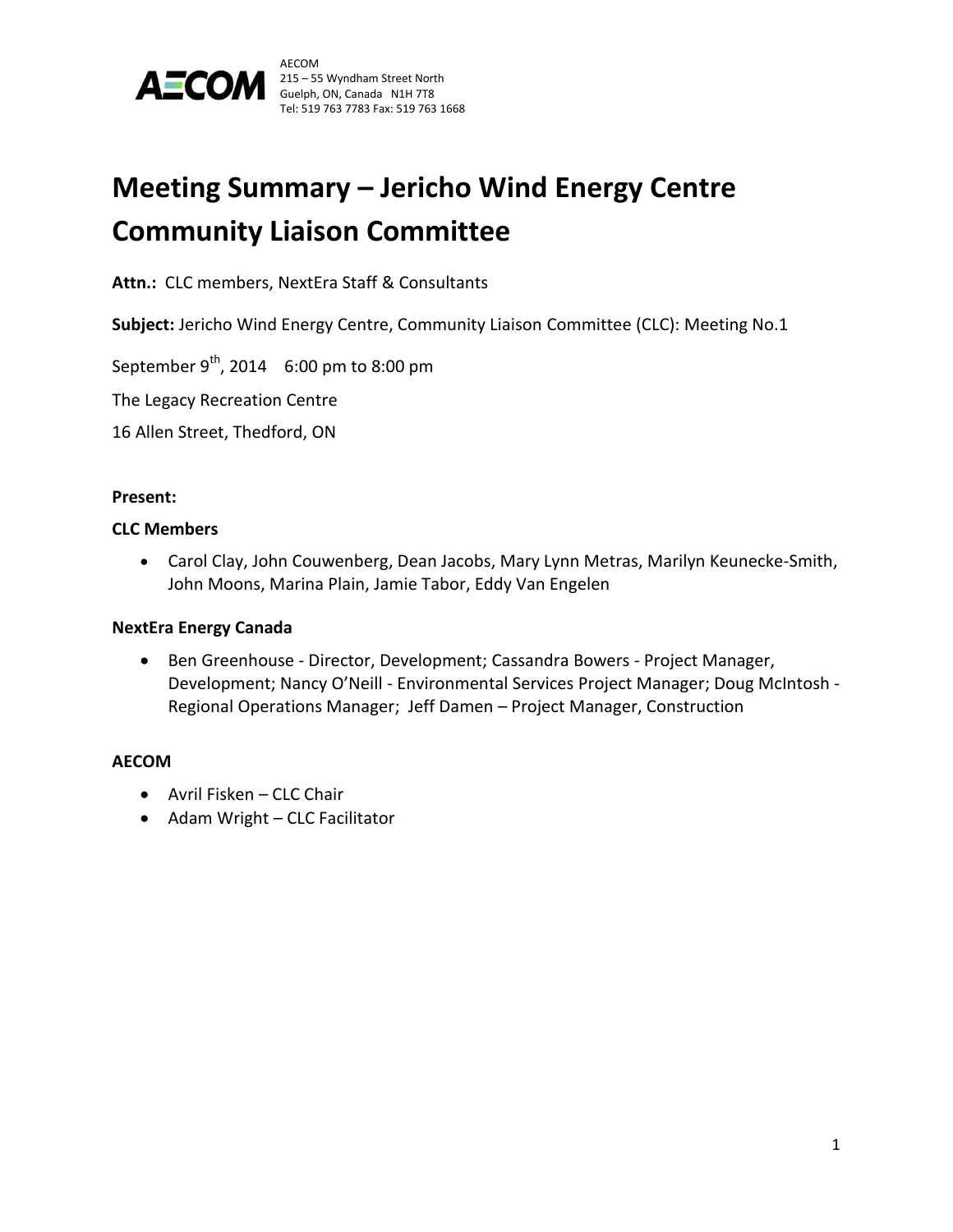

| <b>Item Discussed</b>                                                                                                                                                                                                                                                                                                                                                                                                                                                                                                                                                                                                                                                                                                                                                                                                                                                                                                                                                                                                                                                                                             | <b>Action</b> |
|-------------------------------------------------------------------------------------------------------------------------------------------------------------------------------------------------------------------------------------------------------------------------------------------------------------------------------------------------------------------------------------------------------------------------------------------------------------------------------------------------------------------------------------------------------------------------------------------------------------------------------------------------------------------------------------------------------------------------------------------------------------------------------------------------------------------------------------------------------------------------------------------------------------------------------------------------------------------------------------------------------------------------------------------------------------------------------------------------------------------|---------------|
| 1. Welcome and Introductions                                                                                                                                                                                                                                                                                                                                                                                                                                                                                                                                                                                                                                                                                                                                                                                                                                                                                                                                                                                                                                                                                      |               |
| Avril (CLC Chair) welcomed the Committee and members of the public to the first<br>Community Liaison Committee meeting for the Jericho Wind Energy Centre and<br>outlined that she is a hired third party facilitator for the 4 CLC meetings over the next<br>two years. The Chair then noted that if any members of the public had any questions<br>pertinent to the conversation at hand to raise their hand at the end of the section;<br>after questions from the Committee were fielded, questions would be taken from<br>members of the public.                                                                                                                                                                                                                                                                                                                                                                                                                                                                                                                                                             |               |
| Chair noted that there is an opportunity for depositions at meetings; while there<br>were none for this meeting; depositions are to be provided within 1 week of the<br>meeting moving forward. Chair reviewed the deposition process outlining the<br>Committee's role to review and approve depositions before the meeting.                                                                                                                                                                                                                                                                                                                                                                                                                                                                                                                                                                                                                                                                                                                                                                                     |               |
| Chair asked Committee members and NextEra representatives to introduce<br>themselves and outline their role / why they are on the Committee.                                                                                                                                                                                                                                                                                                                                                                                                                                                                                                                                                                                                                                                                                                                                                                                                                                                                                                                                                                      |               |
| <b>CLC Members</b>                                                                                                                                                                                                                                                                                                                                                                                                                                                                                                                                                                                                                                                                                                                                                                                                                                                                                                                                                                                                                                                                                                |               |
| Carol Clay - Get information regarding the project, lives in the middle of the<br>٠<br>project and has turbines located around her property.<br>John Couwenberg - Council member from Warwick Township, stay informed<br>$\bullet$<br>and help Warwick council make the decisions that they need to make.<br>Dean Jacobs - Walpole Island First Nation (WIFN), currently the consultation<br>$\bullet$<br>manager for the government and have worked in a variety of capacities for<br>Walpole Island over the past 40 years. Sits on a number of CLCs for other<br>projects. Together with Aamjiwnaang and WIFN, are part owners in another<br>Wind Energy project and wants to monitor and review the process from<br>construction through to operations.<br>Mary Lynn Metras - Lives in Watford and wants to know more about the<br>project.<br>Marilyn Keunecke-Smith - Arrived late, sat with members of the public. Will<br>provide introduction at 2 <sup>nd</sup> CLC meeting.<br>John Moons - Arrived late, sat with members of the public. Will provide<br>introduction at 2 <sup>nd</sup> CLC meeting. |               |
| Marina Plain - From Aamjiwnaang First Nation, Chairperson for the                                                                                                                                                                                                                                                                                                                                                                                                                                                                                                                                                                                                                                                                                                                                                                                                                                                                                                                                                                                                                                                 |               |
| Environment Committee. Wants to learn and report back to my Committee.<br>Jamie Tabor - Concerned citizen, with one (1) turbine in backyard and two<br>٠<br>(2) in front yard. Is a volunteer fire fighter and is interested in safety / first<br>response matters for the project.                                                                                                                                                                                                                                                                                                                                                                                                                                                                                                                                                                                                                                                                                                                                                                                                                               |               |
| Eddy Van Engelen $-$ A land owner in the area who is participating in the<br>project and wants to learn more about the project. Has worked with Jeff and                                                                                                                                                                                                                                                                                                                                                                                                                                                                                                                                                                                                                                                                                                                                                                                                                                                                                                                                                          |               |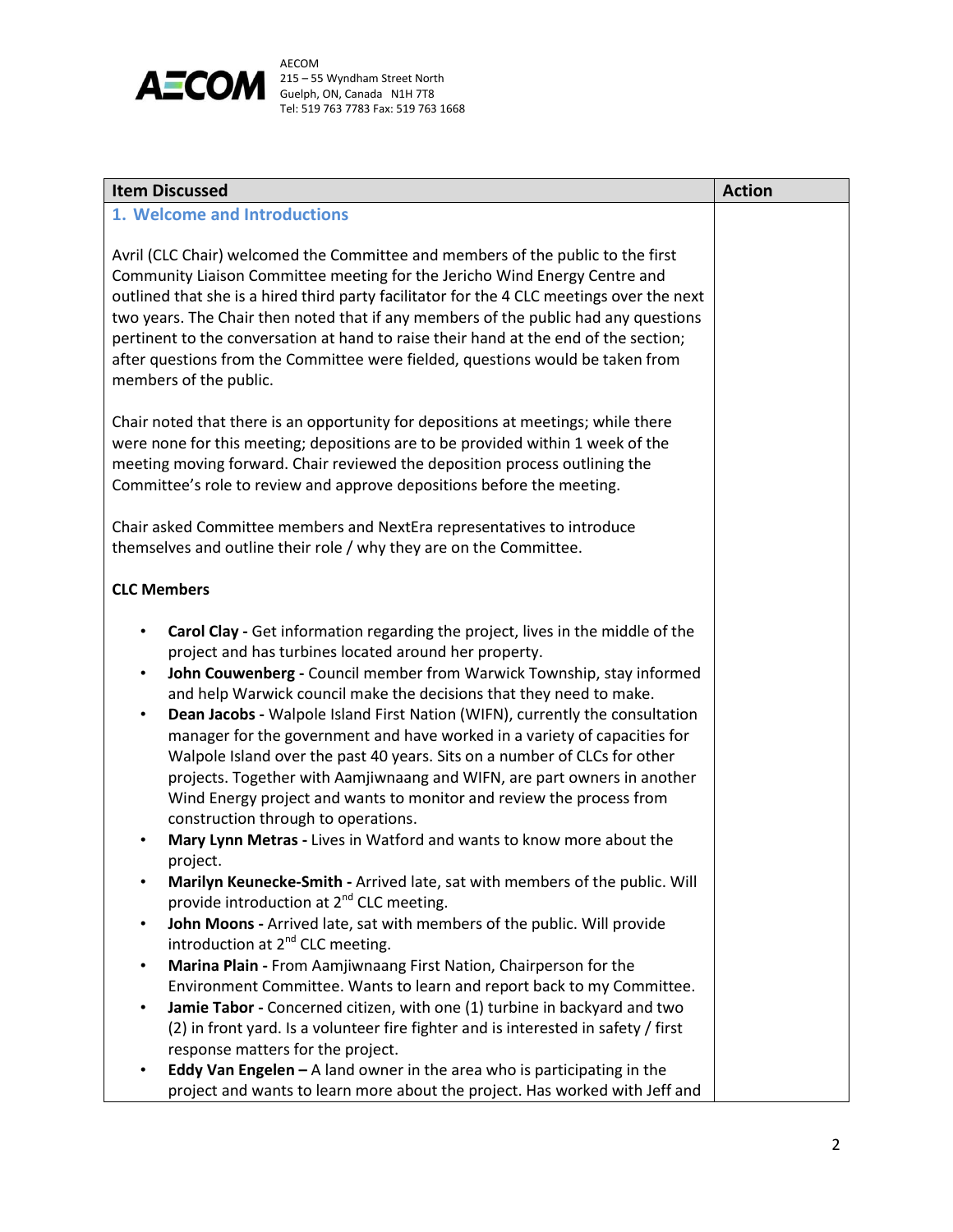

| a few other people from NextEra over the course of the project.                       |  |
|---------------------------------------------------------------------------------------|--|
| <b>NextEra Team</b>                                                                   |  |
|                                                                                       |  |
| Nancy O'Neill - Environmental Services Project Manager for NextEra Energy<br>٠        |  |
| Canada.                                                                               |  |
| Jeff Damen - Project Manager, Construction for NextEra Energy Canada,<br>$\bullet$    |  |
| currently working on the Jericho project. Oversees construction activities on         |  |
| a day to day basis.                                                                   |  |
| Doug McIntosh - Ontario regional Operations Manager for NextEra Energy<br>٠           |  |
| Canada Oversees day to day activities during operations.                              |  |
| Ben Greenhouse - Director, Development for NextEra Energy Canada.<br>$\bullet$        |  |
| Casandra Bowers - Project Manager, Development for NextEra Energy<br>$\bullet$        |  |
|                                                                                       |  |
| Canada.                                                                               |  |
| 2. Review of Meeting Agenda, CLC Terms of Reference / Charter (Slides                 |  |
|                                                                                       |  |
| $3-9)$                                                                                |  |
|                                                                                       |  |
| Chair reviewed the Agenda of the meeting (slide 3) and recognized that CLC member     |  |
| Carol Clay had to excuse herself from the meeting early as she had previous           |  |
| commitments.                                                                          |  |
|                                                                                       |  |
| Chair noted that the meeting was planned to run from 6-8pm. Items that need           |  |
| further comment would be placed in the "parking lot" (a database of questions         |  |
| warranting follow-up answers and/or discussion) so NextEra could come back to the     |  |
| committee with these answers.                                                         |  |
|                                                                                       |  |
| Chair outlined the meeting summary review process: the meeting summary is             |  |
| provided to Committee members within 2 -3 weeks of the meeting; the Committee         |  |
| members will then have 2 weeks to review and comment; the updated meeting             |  |
| summary will then be posted online and distributed to Committee members.              |  |
|                                                                                       |  |
| Chair noted that the meeting summary would be posted on the NextEra website so        |  |
| people can see the documentation of the meeting (including people who were            |  |
|                                                                                       |  |
| unable to attend). Chair also noted that the meeting summary is not intended to be    |  |
| verbatim but rather to be representative of the discussion that was had at the        |  |
| meeting. Information provided via the parking lot will be included in the meeting     |  |
| summary.                                                                              |  |
|                                                                                       |  |
| Chair reviewed the CLC process and that there will be four (4) meetings over a 2 year |  |
| timeline. Chair outlined that while this Committee is a requirement of the Renewable  |  |
| Energy Approval (REA), it is also a vital part of NextEra's continued commitment to   |  |
| communicate and provide a forum to exchange ideas, share information and to offer     |  |
| project updates.                                                                      |  |
|                                                                                       |  |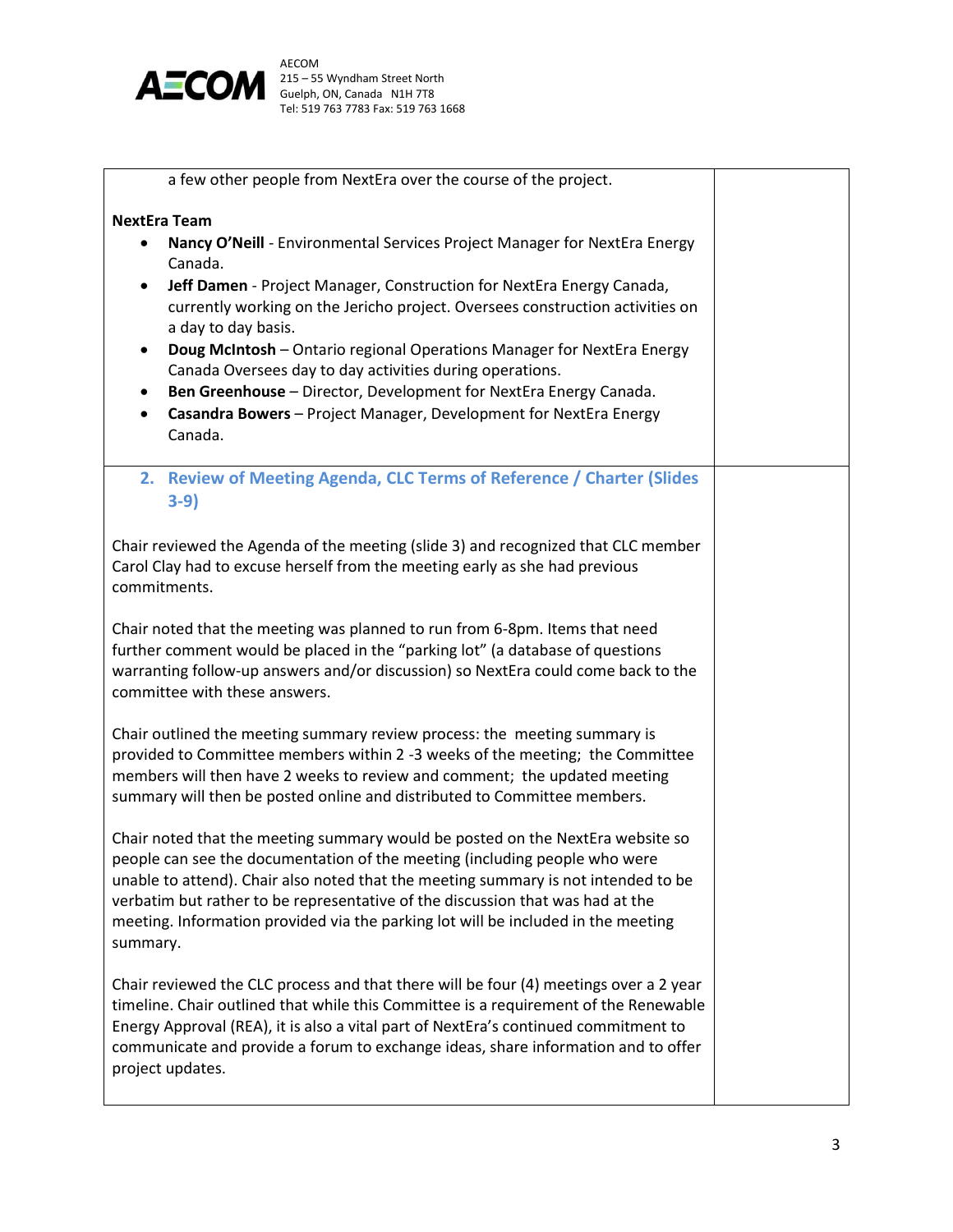

Chair outlined that in seeking a diverse group of people for the CLC, AECOM reached out to approximately 2200 households as well as several agencies, municipalities and counties (see list below). In addition to this, twelve (12) Aboriginal communities were contacted regarding the CLC.

- Municipality of North Middlesex
- Township of Warwick
- Municipality of Lambton Shores
- Lambton County
- Middlesex County
- Christian Farmers Federation of Ontario
- Ontario Federation of Agriculture
- Grand Bend and Area Chamber of Commerce

#### **At the end of two years does the Committee stop?**

That is the end of the mandated REA process. If there are items that the Committee would still like to discuss the Committee can continue on.

Chair reviewed the following items:

- Purpose, objectives and composition of the Committee; explaining that the CLC is a mandate of the REA process (Slide 5)
- Reinforced that the mandate of the Committee is not to revisit those matters already addressed through the MOE approval process
- Reviewed the efforts made to recruit members and the intended membership composition
- Sent invitations to local municipal and county councils, Aboriginal communities, agricultural organizations, as well as a mail-out to residents who live within 1km of the project study area
- Confirmed that members were appointed to the Committee regardless of their position on the project

Chair noted that each meeting is focused on the items at hand, (i.e. what you are seeing and feeling within the Community) and we want to be sure to address all of the issues. Chair outlined that the CLC membership is intended to be persons residing or owning lands in and around the project area, members of the agricultural and business community, government agencies, local organizations, special interest groups, and First Nation and Métis communities. An individual's stance on wind energy was not considered when accepting applicants.

Chair reviewed expectations for NextEra and CLC members (Slides 6&7):

- Be prepared and review any materials in advance of the meeting
- Bring forward areas of concern and suggestions that will help the committee run smooth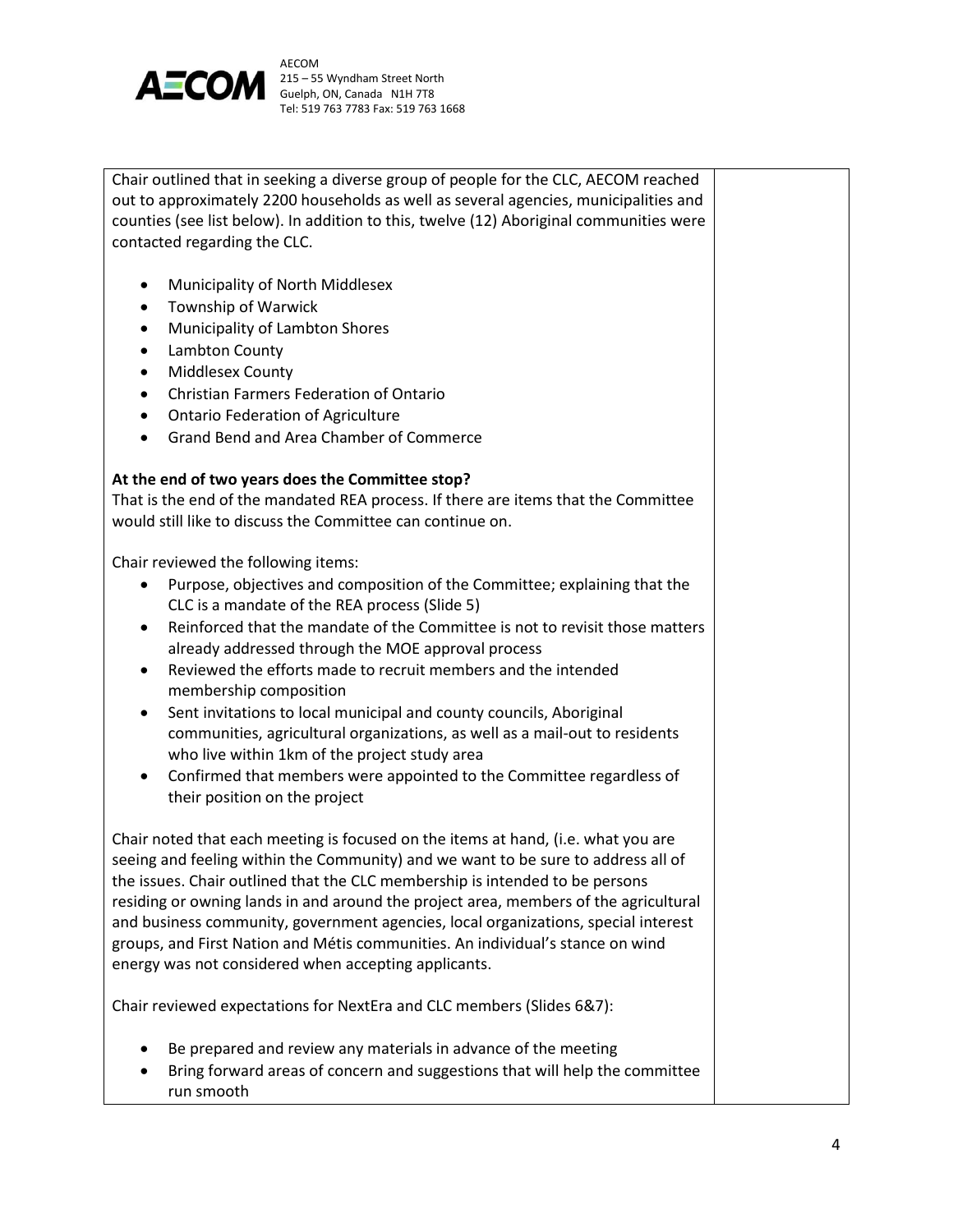

 If there are public depositions CLC members will have to be prepared to assess these depositions to the Committee

**Chair noted that a large colour ortho map of the site will be provided to the Committee for the next meeting so they can review turbine placement and potential impact and the distance from the turbines to features on the map.** 

Chair continued to review the roles and expectations of the CLC members and NextEra representatives (Slides 6-7). She relayed that both CLC members and NextEra representatives are expected to work within the rules of the Charter (i.e., attend all meetings, review materials, listen to and consider the feedback of others, respectfully participate in discussions and provide constructive feedback).

Chair noted that the best way to get information out on the table is to allow people to ask questions. Chair asked that when possible to also bring the community's concerns to the table. This does not need to be your personal position; you can provide comments from members of the public. NextEra wants to hear what the community is saying. Chair also emphasized that committee members should share the Committee's findings with the community.

Chair outlined that at each meeting all CLC members and NextEra representatives should be respectful, and be prepared to share any information that may be relevant. As well, all CLC documents and relevant information will be posted on the NextEra webpage in a timely manner either in advance or following the meeting.

# **Regarding other wind farms in the area, have there been any depositions for other CLCs?**

No there have not been other depositions although it was advertised and spoken to at each meeting.

# **Is there a reason for this? Is this too difficult of a process?**

At this point it is tough to gauge as we have had no one express concern or frustration regarding this process. Moving forward we will be sure to report back if we hear anything.

Chair outlined the role of AECOM in scheduling CLC meetings and ensuring that appropriate information is distributed to the Committee as quickly as possible, and to make sure that questions get in the hands of the right people.

**3. Present Jericho Wind Energy Center and Discuss Construction / Operation (Slide 9-16)**

NextEra (Ben G.) reviewed the Jericho project:

 The Class 4 Wind Facility is being constructed in the Municipality of Lambton Shores and the Township of Warwick, in Lambton County, Ontario and in the

**Colour ortho / aerial map of the site will be provided to the Committee for the CLC Meeting #2.**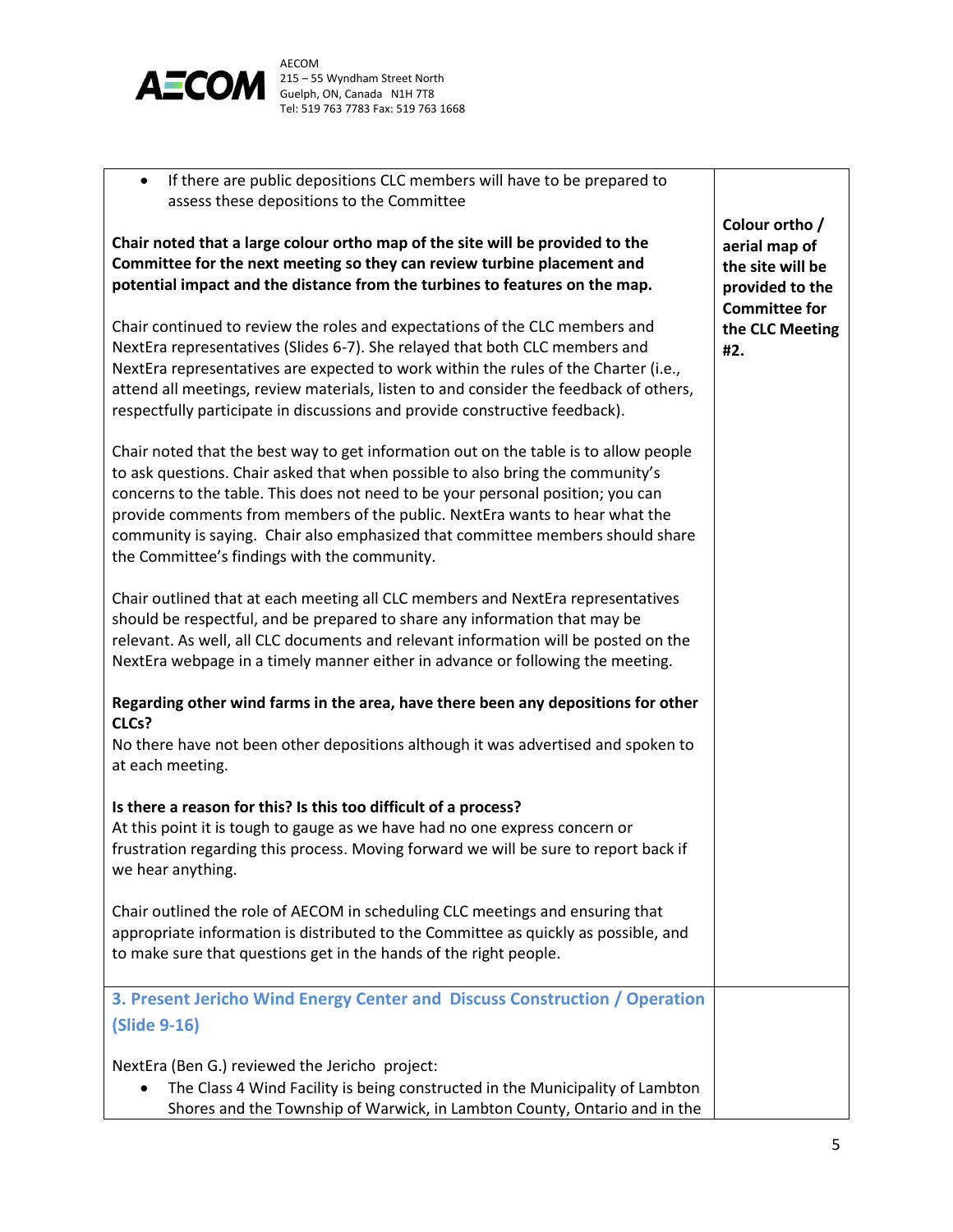

Municipality of North Middlesex, in Middlesex County.

- The ninety-two turbines, each with 80 metre towers and three blades up to 50.5 metres in length, will have a generating capacity of 149-megawatts, capable of generating electricity to power nearly 37,500 homes
- The project consists of turbines, overhead and underground electrical lines, two met towers, electrical substation, transformer substation (in North Middlesex to connect to the Hydro One transmission system) required roads and the construction laydown area.
- The Facility, with the exception of some electrical lines, is being built on privately owned land, which can remain in agricultural use
- Collection lines (34.5kV) run across the project where they are taken to the above ground transmission line. This then hooks up with the Bornish and Adelaide switchyard (Kerwood Road and Elginfield) which then runs to the main transformer substation near Ailsa Craig.
- The bulk of the project, including all of the wind turbines, is located in the municipalities of Lambton Shores and Warwick although the Transmission line runs into North Middlesex.
- Other than some of the collection lines and portions of the transmission line, the project is entirely on private land.

NextEra (Ben G.) reviewed Project Activities and Status and Permits / Clearances (slide 10)

1. Planning and Resource Assessments

# • **Surveying**

- Ongoing this will happen over the life of the construction phase of the project to support various needs and will ultimately wrap up after construction with the production of as-built surveys
- **Geotechnical Studies and Sampling**
	- Complete. However there may be more needed as construction continues
- **Archaeological Assessments** 
	- All initial fieldwork to start construction is complete
- 2. Permitting and Clearances
	- **Awarded Feed-in-Tariff contract by the Ontario Power Authority** 
		- April 2011
	- **Renewable Energy Approval (REA)** 
		- Issued April 14, 2014 by the Ministry of the Environment and Climate Change
	- **Ausable Bayfield Conservation Authority Permits**
		- **Received**
	- **St. Clair Region Conservation Authority Permits**
		- Received
	- **Municipality of Lambton Shores (building permits)**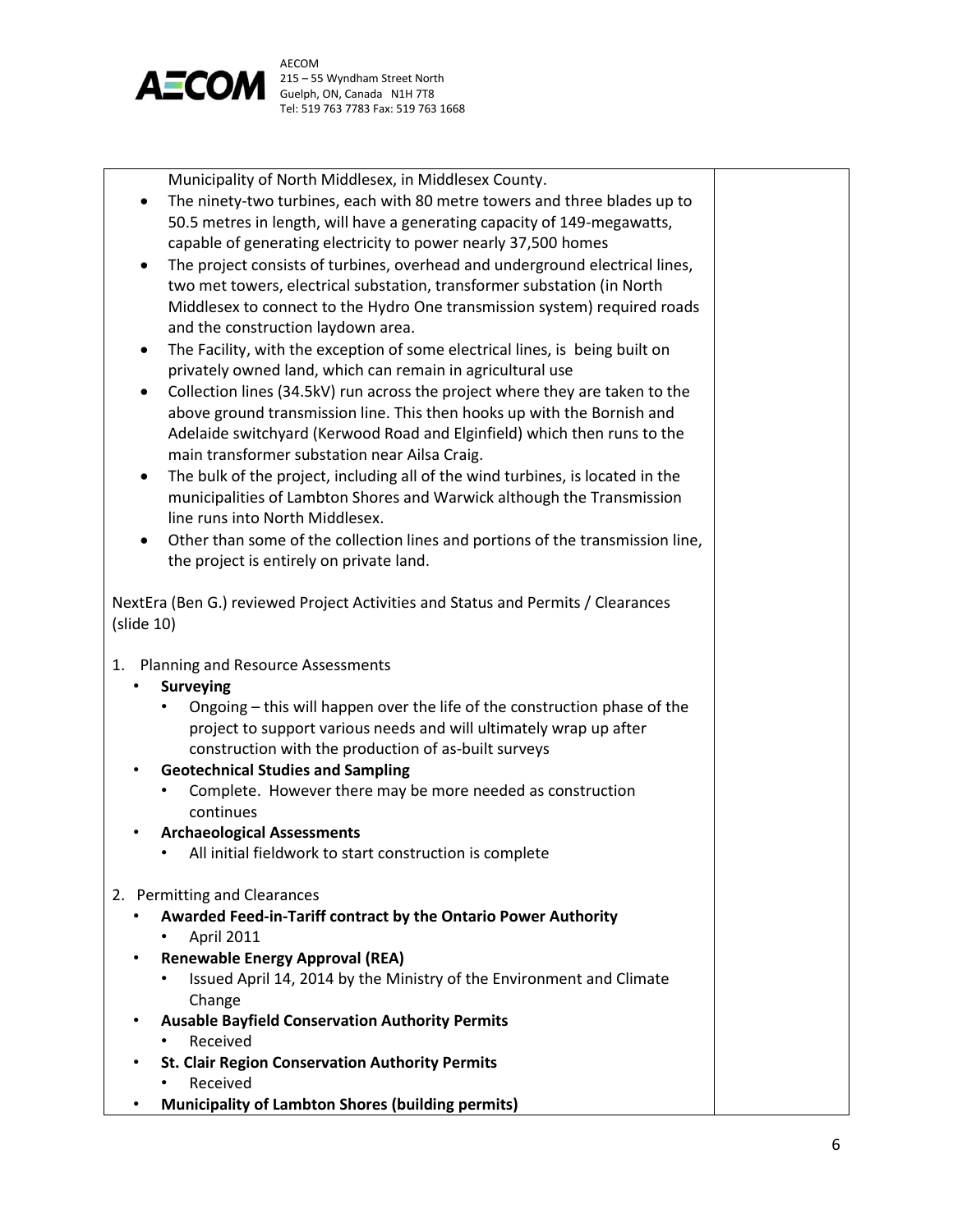

- Received, one remaining (under review)
- **Municipality of Warwick (building permits)** 
	- **Received**
	- **Leave to Construct**
		- Received May 6, 2014

NextEra (Ben G.) reviewed the 4 stages of the archaeological assessment for the Project.

Stage 1 - Desktop research, project study area undergoes preliminary research Stage 2 - Physically look for artifacts on the ground throughout the project study area Stage 3 - Detailed assessment of scattered, random plots on the site to determine artifact density that may indicate that further investigation is needed Stage 4 - Full scale exposure of the site and thorough investigation of the site

**Is the archeological and environmental assessment processes different?** Yes, the Natural Heritage Assessment (NHA) is completed through a different process than the archeological assessment. The Renewable Energy Approval (REA) is a piece of legislation which guides the process. The REA requires that the Ministry of Tourism Culture and Sport (MTCS) signs off on the project and approves all archaeological studies / assessments as complete.

NextEra noted that some areas still need to have the Archaeological assessment completed as these areas were not accessible at the time of the initial studies.

NextEra (Ben G.) continued to outline Project Activities and Status (slide 11). Construction started in May 2014 and should be wrapped up with operations commencing by December 2014 at the latest. Project clean up and restoration will begin around that time and continue after operations have begun.

In the operations period, modern wind turbines will run 25-30 years. We have a detailed decommissioning plan that we will follow.

**The contract is for 20 years, why do you state 25-30 years in the slide deck?** The contract will expire in 20 years. At that time we will assess the market and determine if there are any options to sell the power that the turbines produce. This scenario is all quite dependent on the market at the time. At the end of the useful life of the machines we may choose to re-power at that time or de-commission.

**Hypothetically, if the project is sold in 5-6 years does the company who purchases the project have to honour the contracts that have been signed by NextEra?** Yes, these contracts would have to be honoured including the decommissioning plans. As the project has REA approval and a permit, whoever owns the project must follow these guidelines. If they do not follow them their permit will be revoked.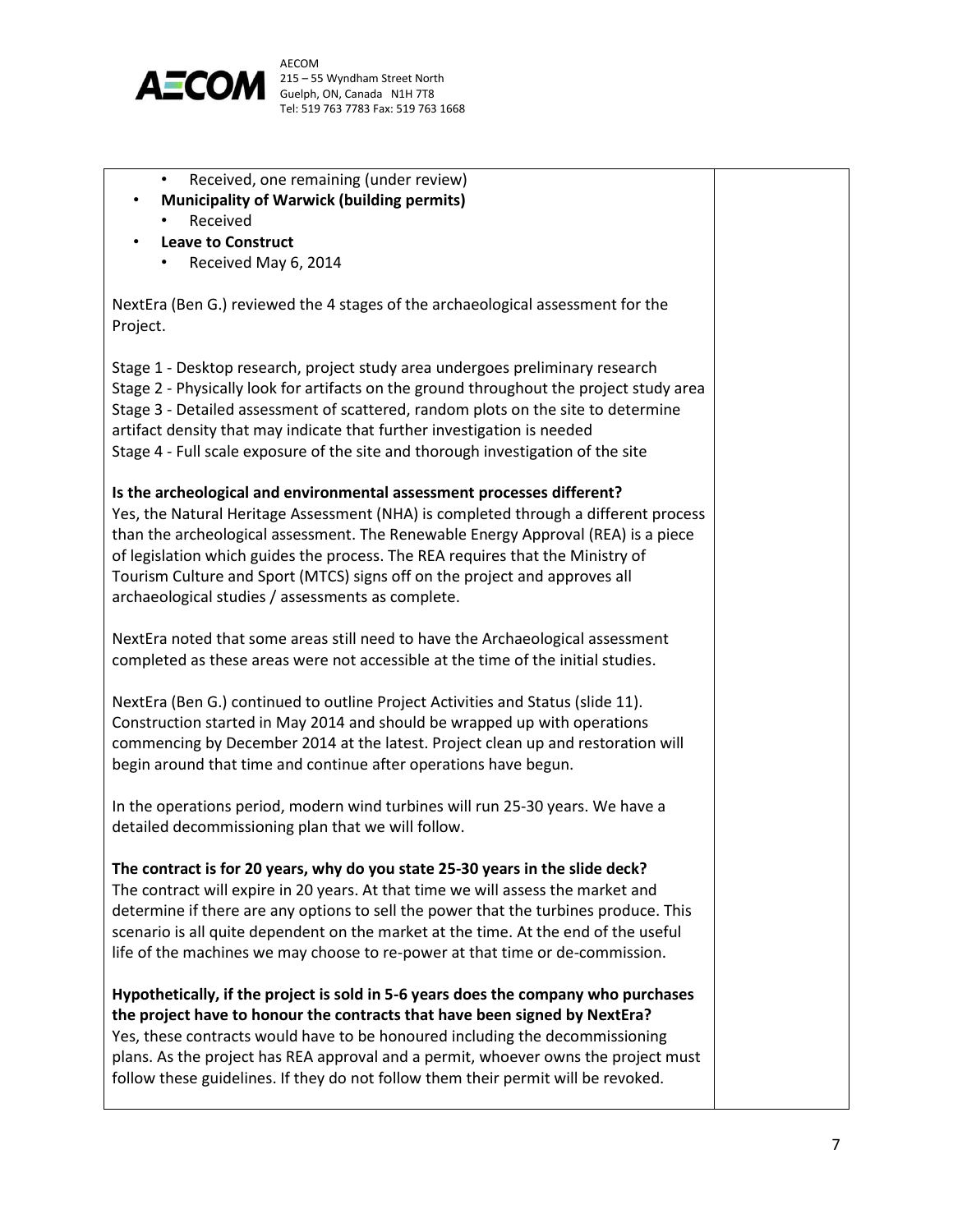

#### **What would happen in the case of bankruptcy?**

(Ben G.) I'll preface this by saying that I am not a lawyer, that being said, there is a lot of value in the project, likely the bank / trustees would sell the project, including the REA permit and the new owners would have to operate under the current REA.

# **What does decommissioning really mean, what does this process look like, the retirement of the project? Does decommissioning mean the same thing as retirement?**

The term retirement is used synonymously with decommissioning. This term is used as it is in the reports and this is how it is referred to in the REA.

Decommissioning includes the removal of all project infrastructure. The obligation for foundations is to remove the concrete to at least 1m below grade so that tillable land can return to its former use. Substation would be removed and disposed of accordingly. From a visual stance, the land would look very similar to what it looked like before the project. As well, there is a requirement in the landowner contracts to reclaim the land back to what they want to see (i.e. they can leave a road intact if the landowners wishes).

**Comment: To clarify, I am asking questions because I want to know the answers, not because I am opposed. There needs to be an understanding of what is happening so we can have trust because who knows what happens in 20 years.** 

**Comment - You cannot restore everything because you cannot put the artifacts back. I have heard there is a lack of storage room for some collectors; they have been putting back artifacts.** 

#### **Who pays for the restoration and remediation of the land?**

(Ben G.) NextEra pays for these services as it pertains to our primary contract with the landowner.

#### **What happens if NextEra were to go bankrupt?**

(Ben G.) To my understanding, the new owner would have to honour the existing contracts that are currently in place.

#### **Would this be case by case, i.e. Farmer A wants this and Farmer B wants this?**

Yes that is correct; it would be a case by case scenario, if there is a point when the turbine is no longer producing money NextEra would then determine what the next steps are for that particular turbine.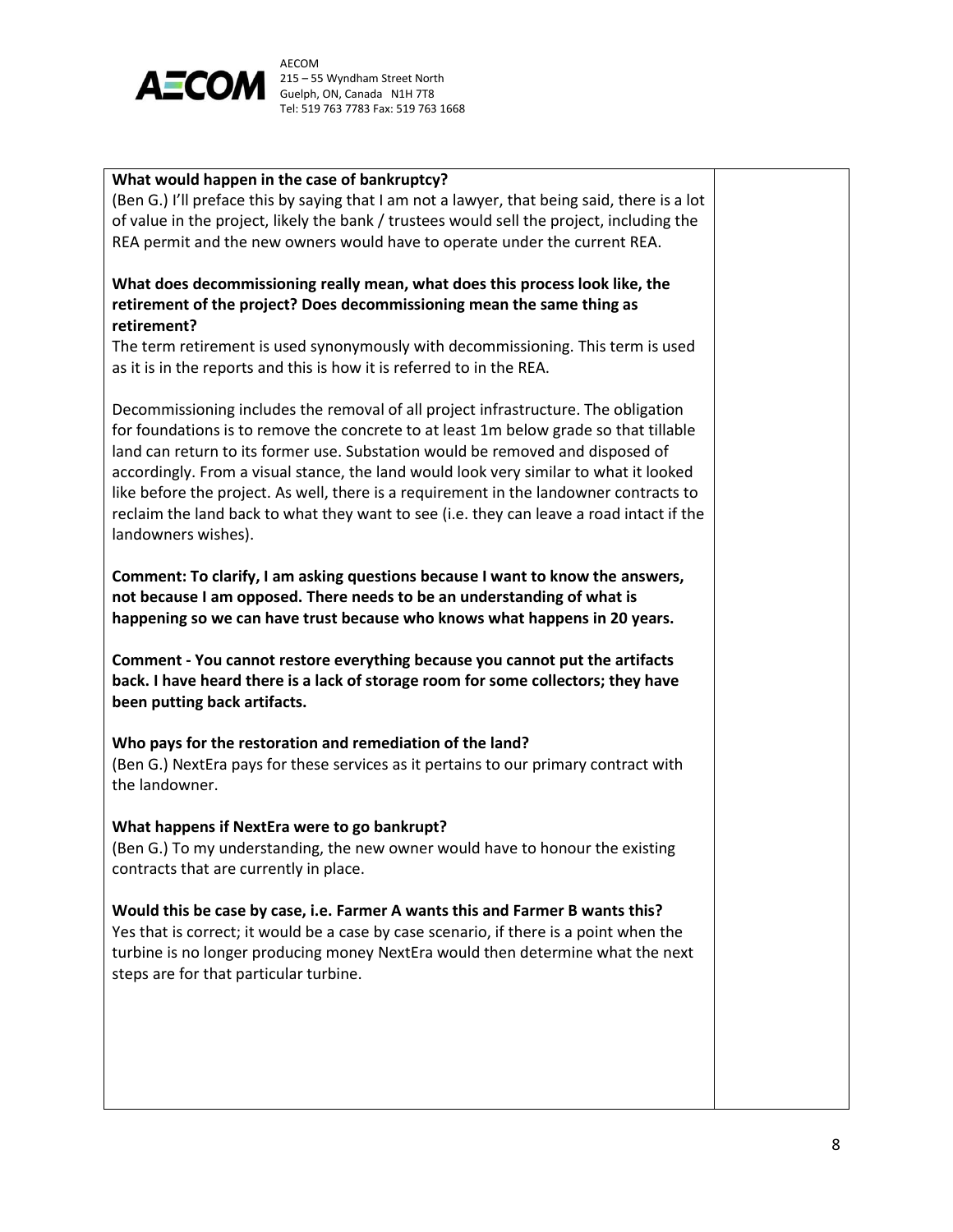

|                                                                                                                                                                                                                                                                                                                                                   | NextEra (Ben G.) continued to discuss Project Activities and Status (Slide 11)                                                                                                                                                                                                                                                                                                                                                      |  |
|---------------------------------------------------------------------------------------------------------------------------------------------------------------------------------------------------------------------------------------------------------------------------------------------------------------------------------------------------|-------------------------------------------------------------------------------------------------------------------------------------------------------------------------------------------------------------------------------------------------------------------------------------------------------------------------------------------------------------------------------------------------------------------------------------|--|
| 3. Detailed Design<br>Road Design<br><b>Turbine Foundations</b><br>$\bullet$<br>Substation<br>$\bullet$<br>Construction<br>4.<br><b>Operations</b><br>5.<br>6. Decommissioning                                                                                                                                                                    | Complete<br>Complete<br>Complete<br>Began May 2014<br>Anticipated to commence 4 <sup>th</sup> Quarter, 2014<br>To happen at the end of useful life of the                                                                                                                                                                                                                                                                           |  |
| NextEra (Jeff D.) discussed construction timelines (slide 12)                                                                                                                                                                                                                                                                                     | project (e.g. after 25 to 30 years of<br>operations)                                                                                                                                                                                                                                                                                                                                                                                |  |
| 92 turbine foundations have been poured and backfilled.                                                                                                                                                                                                                                                                                           | At this time it is difficult to understand what the weather will bring and as a result it<br>is difficult to guess when exactly things are going to take place. At this time 87 of the                                                                                                                                                                                                                                              |  |
|                                                                                                                                                                                                                                                                                                                                                   | NextEra (Jeff D.) then described the process for the pouring of turbine pads:                                                                                                                                                                                                                                                                                                                                                       |  |
| The soil is stripped and the top 1.5 metres of clay is excavated. The excavation occurs<br>about 75 feet in diameter, with a "seal slab" being poured. From there the re-bar is<br>placed (40 tons of re-bar) and then the actual foundation is poured (350 cubic<br>metres) for each turbine. This requires about 40 cement trucks (9m a truck). |                                                                                                                                                                                                                                                                                                                                                                                                                                     |  |
| crane.                                                                                                                                                                                                                                                                                                                                            | Anchor bolts are then secured and the final pedestal part of the foundation is<br>poured. After the site is finished and reclaimed there is about 6 inches of concrete<br>which can be seen. The clay is then replaced and compacted in layers as the<br>foundation is covered. The topsoil is left off to the side and then replaced once<br>construction is complete. This occurs after the turbine and blades are installed by a |  |
| fault issues the area is grounded.                                                                                                                                                                                                                                                                                                                | Also, there is a 15 foot gravel ring around the base of the turbine. This ring around<br>the turbine allows for safe access to the turbine. Additionally, grounding has to go in<br>as per the electrical safety code; the grounding loops around the tower underneath<br>the topsoil. This is called a ground grid, which ensures that if there are any electrical                                                                 |  |
| There is no soil trucked in or out?<br>(Jeff D.) Yes, that is correct.                                                                                                                                                                                                                                                                            |                                                                                                                                                                                                                                                                                                                                                                                                                                     |  |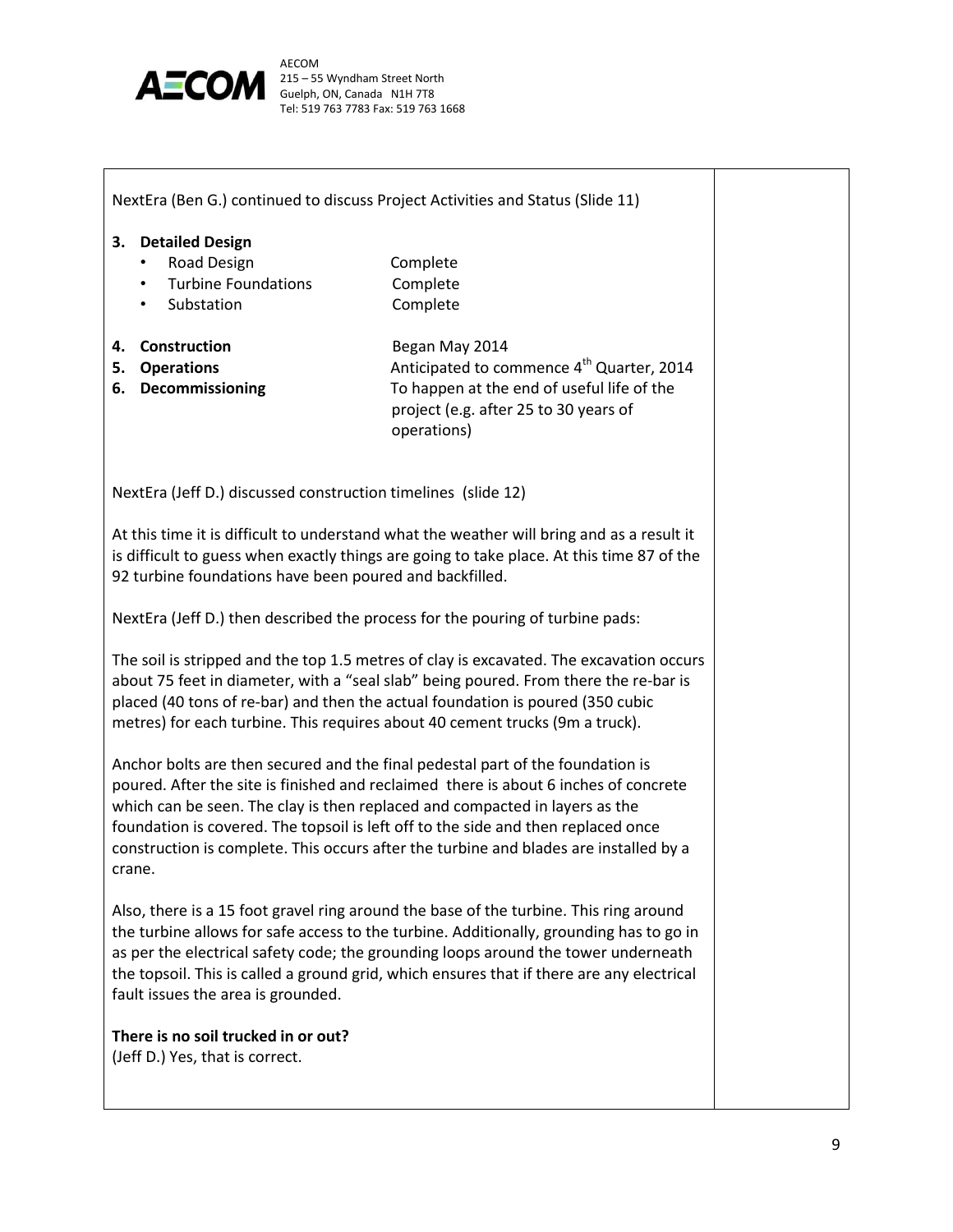

| We have had loads trucked in and out which appear to be hauling soil / gravel.<br>(Jeff D.) I would have to know the parcel / landowner so I can provide details.                                                                                                                                                                                                                                                                                                                                                                                                                        | <b>NextEra to</b><br>provide           |
|------------------------------------------------------------------------------------------------------------------------------------------------------------------------------------------------------------------------------------------------------------------------------------------------------------------------------------------------------------------------------------------------------------------------------------------------------------------------------------------------------------------------------------------------------------------------------------------|----------------------------------------|
| Standard practice is that no topsoil is removed from the land. NextEra will look into                                                                                                                                                                                                                                                                                                                                                                                                                                                                                                    | information                            |
| this and provide more information at the next meeting (Parking Lot).                                                                                                                                                                                                                                                                                                                                                                                                                                                                                                                     | regarding                              |
| Regarding contaminated soil, are there concerns regarding transfer of soil from one<br>site to another via equipment that works on the entire project? In the Union Gas<br>project the equipment had to be power-washed before moving between sites.<br>NextEra will look into this practice and will be addressed at the next meeting (Parking<br>Lot)                                                                                                                                                                                                                                  | transfer of soil<br>from site to site. |
| There are two turbines behind my property, 800 loads are being hauled into there<br>and it is wet back there. They have been going back there for 6 days.<br>For this site there is a raised turbine pad. In situations when the soil is too wet we<br>have to build up the area with a gravel pad. In this case gravel is being hauled in to<br>create this elevated turbine pad.                                                                                                                                                                                                       |                                        |
| NextEra (Jeff D.) continued to discuss the construction process and explained that<br>the last step of the construction process is once the 3 blades of the turbine are up,<br>the site will then be remediated to allow for agricultural uses to continue.                                                                                                                                                                                                                                                                                                                              |                                        |
| How deep are the underground cables?<br>The underground cables have to be a minimum of forty (40) inches below ground.                                                                                                                                                                                                                                                                                                                                                                                                                                                                   |                                        |
| NextEra (Jeff D.) continued to outline the substation construction process:                                                                                                                                                                                                                                                                                                                                                                                                                                                                                                              |                                        |
| This substation would not be as big as Parkhill, Jeff describes the substation.                                                                                                                                                                                                                                                                                                                                                                                                                                                                                                          |                                        |
| All of the electrical infrastructure work is complete for the overhead transmission<br>line, and NextEra started pulling the electrical cable from pole to pole about a week<br>ago. NextEra is continuing to install the underground collector system and is hoping<br>to have all the cable pulled by November.                                                                                                                                                                                                                                                                        |                                        |
| Jeff also noted that there are 2 meteorological towers which are currently being<br>installed.                                                                                                                                                                                                                                                                                                                                                                                                                                                                                           |                                        |
| What is the purpose of the meteorological towers after construction?<br>There are a couple reasons for these towers. The first is to determine if NextEra's<br>turbines are producing the amount of energy they should be, considering the wind<br>speed recorded at the meteorological towers. The second reason is that NextEra is<br>required to provide generation forecasts to the Independent Electricity System<br>Operator (IESO) every ten minutes and to allow them to verify those forecasts.<br>These meteorological towers are free-standing structures, with no guy wires. |                                        |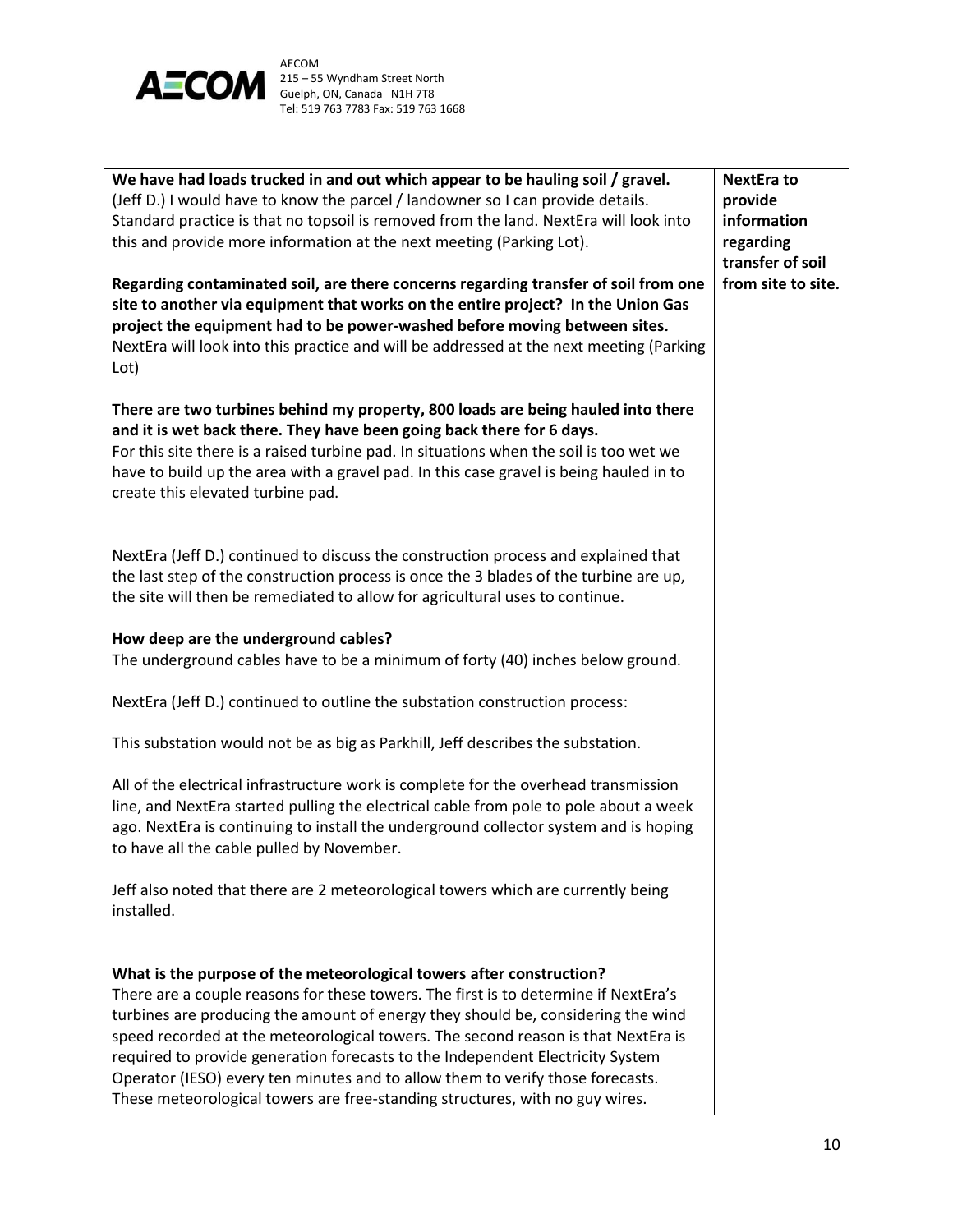

NextEra clarified that the meteorological tower by Eddy Van Engelen's property is not a permanent structure.

#### **Is there a time that is not good to run the windmills?**

Turbines are pro-actively shut down in advance of an icing condition, (when NextEra expects ice to build-up on the blades). To do this NextEra uses the meteorological towers to gather relative humidity data, wind speed and direction etc., to assess if the turbines need to be shut down.

As well, the turbines will not start if the wind is slower than 3.5 metres per second (m/s) and will shut down if the speed exceeds beyond 28 m/s. To gather this information we use data from the meteorological towers to verify that the turbines are operating as specified.

NextEra (Jeff D.) outlined the reclamation process (slide 12). The recent rain has forced us to stop the reclamation work on some of the properties. The goal, if the weather cooperates, is to have 80% of the land reclaimed by the end of the fall / before the start of winter.

NextEra (Jeff D.) discussed repairs to municipal / county roads. There has been some grading to the gravel roads and some areas need to be addressed for dust control. As soon as NextEra grades the road they aim to get dust control measures in place as quickly as possible. In order to ensure the roads are left in the same or better condition than they were found prior to construction, NextEra conducted a preconstruction video survey of the roads.

NextEra then outlined the commissioning, (turbine testing) process. Currently there are twenty (20) turbines which have gone through this testing process and the tests should be complete by mid-October. NextEra clarified that turbine erection is the raising of the tower, commissioning is testing to ensure that a turbine is mechanically ready to run. NextEra must ensure the turbine is reacting the way it should, (i.e. starting / stopping when it should).

#### **What happens in an earthquake?**

NextEra builds all turbines and project infrastructure to the required building code and is required to obtain building permits for each individual turbine. The turbine towers are all engineered to code and a third party engineer's review to ensure that they meet all requirements.

NextEra (Cassandra B.) also noted that all turbines are inspected by the Electrical Safety Authority (ESA). Until NextEra receives sign-off from all regulatory and safety authorities the turbines cannot be started. NextEra explained that, although it is rare, there have been situations where a pad had to be removed after installation as it did not meet specifications when tested prior to turbine installation. This is an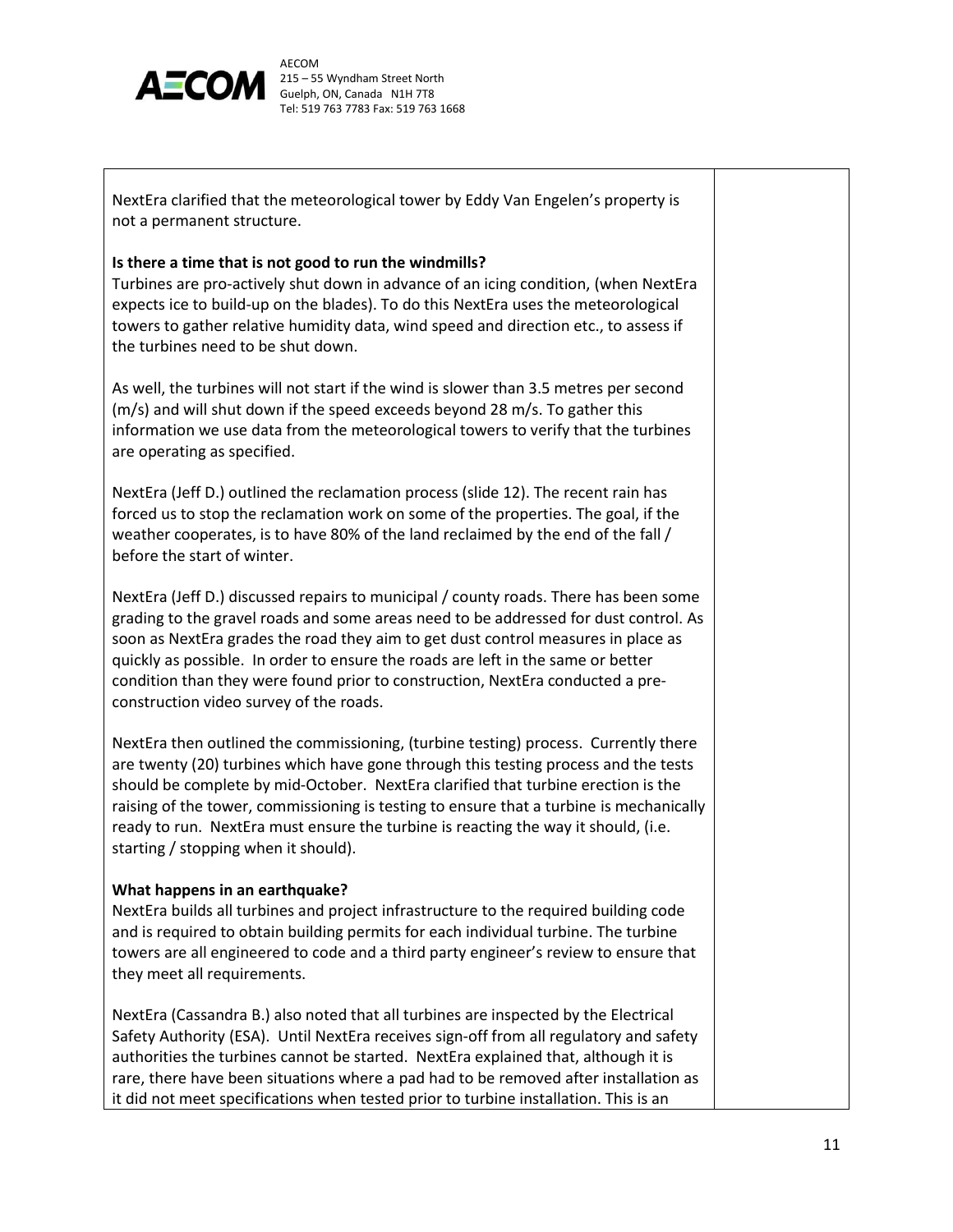

example of this process in action and re-affirms that it works. **Comment - The CLC is composed of people who need to understand that they need to meet the needs of all members of the public. We have no control of this process, so please maintain the understanding that we are being the best hosts we can be** 

Chair thanked member of the public for the comment.

**but this is a two way street and there must be mutual respect.** 

NextEra (Jeff D.) continued to outline local labour and economic impact (Slide 13). NextEra noted that currently there are roughly 300 hundred people on site (100 more than expected). When operations commence NextEra expects there to be eight to ten (8-10) full time jobs.

| <b>Construction Jobs:</b>         | 200 (100 more now)  |
|-----------------------------------|---------------------|
| <b>Full Time Operations Jobs:</b> | $8 - 10$            |
| <b>Capital Expenditures</b>       | Over \$400 Million  |
| <b>Corporate Income Tax</b>       | Over \$200 Million* |
| <b>Property Taxes:</b>            | About \$20 Million* |
| <b>Landowner Payments:</b>        | About \$30 Million* |

\*Estimated over first 20 years of the project.

NextEra (Jeff D.) reviewed the construction images on slide 14.

#### **Where are the turbines and the components for the turbines made?**

The turbine towers are made from Ontario steel and rolled in Ontario. There are other components which are made in Ontario as well. The turbines used for this project are GE machines and GE has facilities in, among other places, Quebec and Colorado. The turbines are being built to supply power under Ontario's Feed-In Tariff (FiT) program, which contains a Domestic Content requirement that requires 95% of the consulting and construction labour is from Ontario.

# **I assume you have people who work to repair the turbines if there are any issues. Is there extra insurance for this type of work for accidents? Is there OHIP insurance?**

One of NextEra's main concerns is safety and we have multiple safety measures in place. As this is considered typical for our line of work, NextEra does not have any extra insurance rates for these tasks. It is worthwhile to note that we have significantly lower rates of injury than other companies in the industry. There are specific training protocols for people who are working on the turbines. There are safety protocols in place, including high angle rescue training to ensure workers can rappel down the turbine tower in the case of an emergency. Typically the technicians will do a self-rescue to bring themselves to the base of the tower where they would then be transferred over to the local first responders.

**NextEra to provide additional information regarding sourcing of Turbine components and materials at CLC Meeting #2**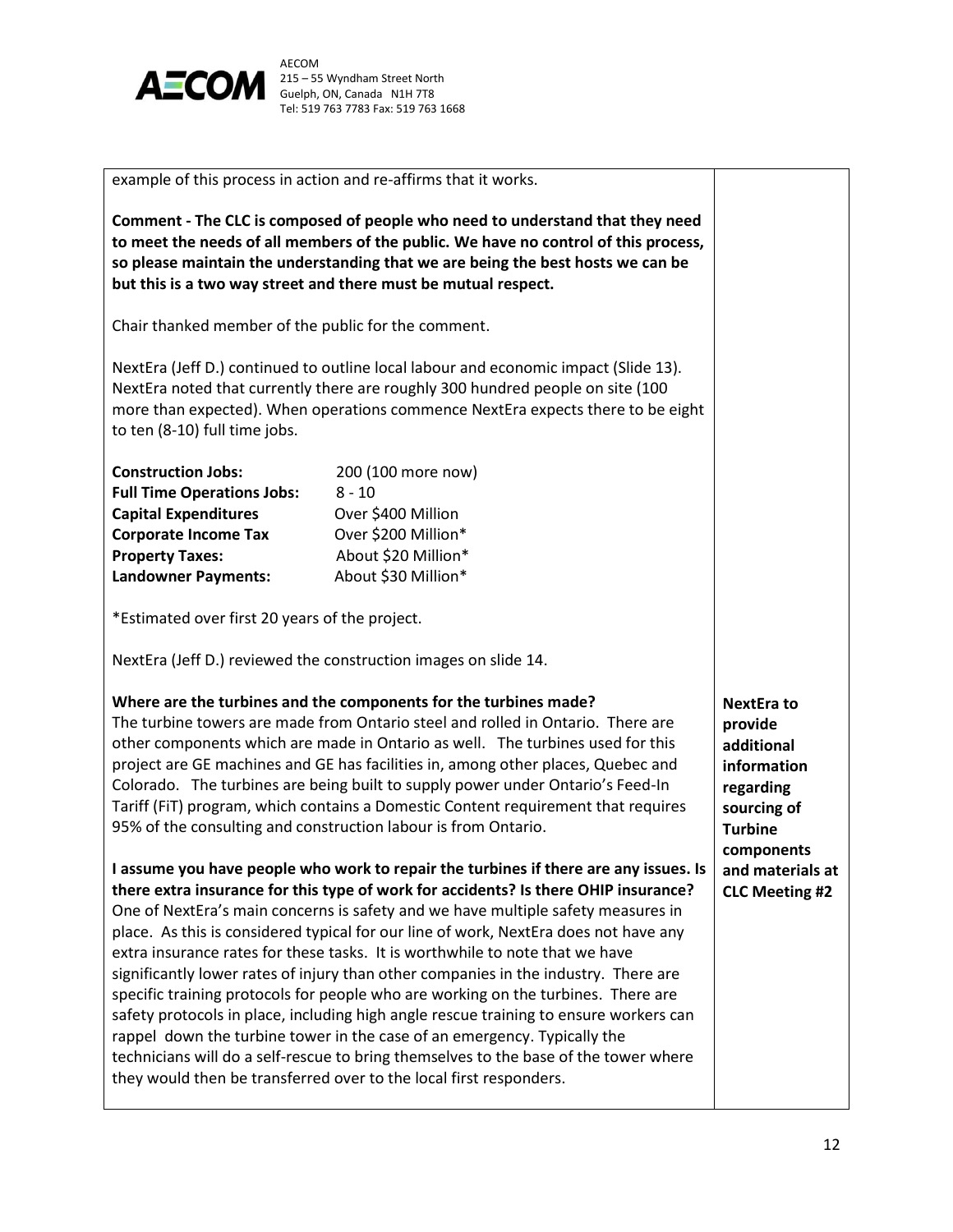

# **Jamie T. (CLC Member) commented that there has not been any contact with local first responders at the time of the meeting.**

(Doug) - Yes that is true; we are in the early stages and have had high level conversations with the North Middlesex Fire Chief. As well, we are planning to have a meeting, usually followed by a social event (BBQ) for first responders so they can get a sense of what NextEra's protocol is and to ensure that first responders are comfortable with the approaches used by NextEra.

For the Bluewater project we are having safety training soon and there is a chance to involve people from the Goshen project for some of this training.

NextEra (Doug M.) continued to discuss operations (slide 15).

- The operation phase will be approximately 25 years and the operations building in North Middlesex will require full time staff (i.e. site supervisor and wind technicians).
- Turbines will require scheduled maintenance (i.e. oil change, gearbox cleaning and lubrication, replacement of worn parts). Routine preventative maintenance activities will be scheduled as required, in accordance with manufacturer requirements.
- Spill prevention best practices utilized during the Construction Phase will also be implemented during operational maintenance.
- If unscheduled maintenance of a turbine is required (i.e. component failure), then the turbine will be taken out of service until the repair is complete. Larger trucks and cranes may be required periodically for larger repairs, but this is expected to occur infrequently.
- To monitor subsystems within each turbine and the local wind conditions, a comprehensive control system is installed and networked to the local operator and to NextEra's central operations centre (staff on-site 24/7). The operations building will be notified if an event occurs outside a turbine's normal operating range and the turbine will be shut down. Turbines can be controlled remotely from the central operations centre.
- Operation decisions based on meteorological data include turbine shut down under icy or extreme weather, and cut-in and cut-out wind speed.

The plan is to take them out of operation (power down turbine) for about ten hours per year. If unscheduled maintenance is required, the turbine will be taken out of service until the issue is addressed.

**Can you explain what is in the turbine that may be an issue for containment?** There are eighty (80) gallons of mineral oil in the turbine gearbox. There are three (3) levels of spill containment:

1. The gearbox housing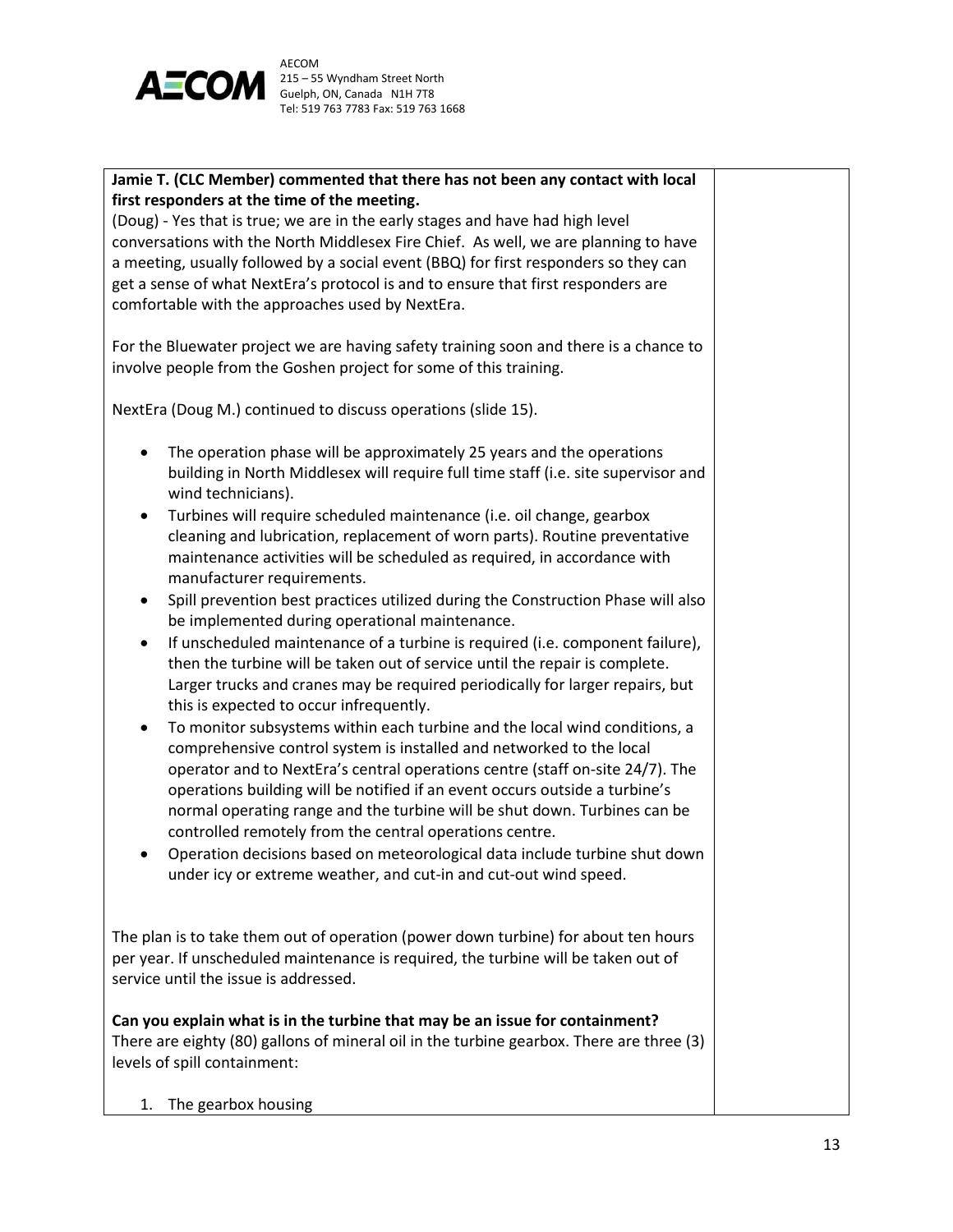

- 2. The turbine nacelle
- 3. The tower itself

NextEra would know early if there is lubricant leaving the gearbox because of the monitoring systems. Information from each turbine goes to the monitoring system and NextEra is notified if there are any turbines that shutdown. Also, if there is an issue, (such as reduced oil pressure), NextEra is notified in real time as this system is operational 24 hours a day, 7 days a week, 365 days a year.

#### **How long does it take to shut down a turbine?**

There are three (3) types of shutdown which take different amounts of time:

1 - Warning fault, slow to stop, yaw the turbine to avoid wind direction. Shutdown time is **five (5) minutes**

2- Pitch fast to feather. Shutdown time is **one to two (1-2) minutes** 3 - Emergency shutdown, pitch to feather, brake is applied and yawed away from the direction of wind. Shutdown time is **twenty (20) seconds**.

NextEra (Doug M.) then discussed fire issues relating to the turbines.

- **Turbine Fire:** Fire prevention is a key element in wind turbine design with fire prevention systems and other controls. In the unlikely event that a fire should occur, the operator's instruction to plant staff and to local fire fighters is to establish a safety exclusion zone around the structure to provide protection to the plant staff, landowner and the public. The operator will work with local fire fighters on fire protection procedures and protocols and these will be communicated with the local community.
- NextEra remotely monitors all of their wind turbines (approx. 10,000 turbines) and turbine fires are very rare. NextEra is not aware of any significant fires on the new GE models which are being used for this project.
- NextEra controls fires by not having any fuel other than the mineral oil in the turbine. In the case of an electrical fire, (which is what a potential fire would be), we shut down the electricity and the rubber burns out in twenty (20) seconds. NextEra's approach is to fight fires pro-actively so we can stop them before they start.

#### **Is there a plan to train local fire fighters so they know what to expect?**

NextEra has met with the North Middlesex and Lambton County fire chiefs to discuss this. As well, we are inviting all of the North Middlesex and Lambton County fire chiefs to NextEra's annual safety meetings with local fire fighters and first responders to show them the protocol for fire / safety issues.

# **I want to make sure that each member of the local first responders is included in this training program.**

NextEra's goal is to include all people that may be impacted by a potential issue.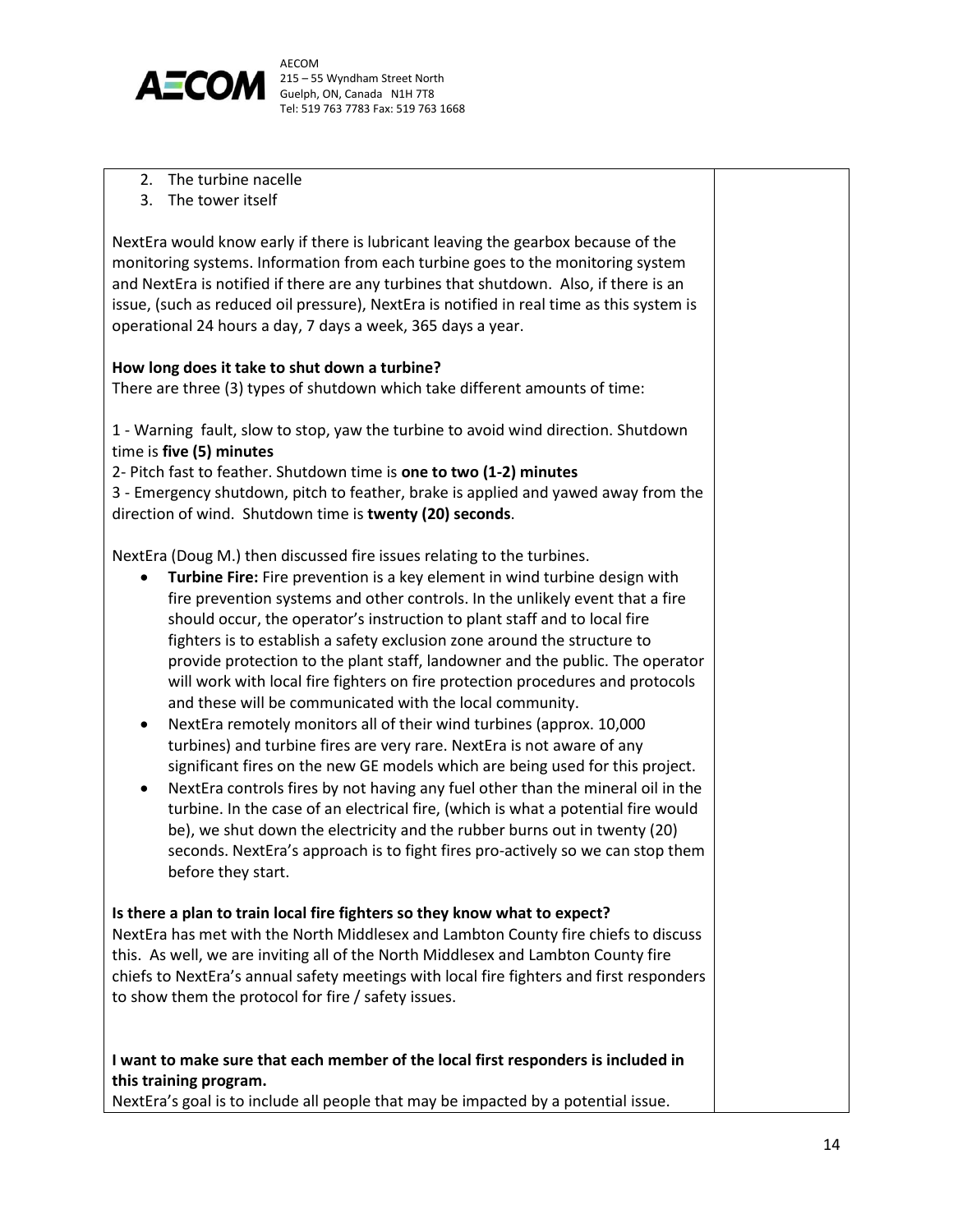

| These drills are meant to re-create an actual issue. NextEra wants to have a seamless<br>transition from self-rescue to the local first responders. This is meant to be a simple<br>process for first responders, as they meet the impacted worker at the bottom of the<br>tower. NextEra has worked to keep this process as straightforward as possible.<br>NextEra (Doug M.) then reviewed the complaint resolutions process (slide 16)                                                                                                                        |  |
|------------------------------------------------------------------------------------------------------------------------------------------------------------------------------------------------------------------------------------------------------------------------------------------------------------------------------------------------------------------------------------------------------------------------------------------------------------------------------------------------------------------------------------------------------------------|--|
|                                                                                                                                                                                                                                                                                                                                                                                                                                                                                                                                                                  |  |
| Complaint Resolution Process: The Ministry of the Environment and Climate<br>Change has approved the process whereby Jericho Wind will address and<br>work towards resolving any and all complaints that are received from the<br>public. Should any complaints arise from the construction, operations, and<br>decommissioning phases, a Project rep will contact the complainant within<br>24 hours to understand and seek a resolution. The project rep will notify the<br>MOE district office of the complaint and prep/file an initial Complaint<br>Record. |  |
| There is a 1-800 number which is also detailed on the website (see below).<br>Anytime a complaint is lodged, NextEra gets the email within 24 hours and<br>then aims to respond within 48 hours of the compliant. This is a step by step<br>process that we follow for all of our Ontario projects.                                                                                                                                                                                                                                                              |  |
|                                                                                                                                                                                                                                                                                                                                                                                                                                                                                                                                                                  |  |
| Phone: 1-877-257-7330<br>Website: http://www.nexteraenergycanada.com/projects/jericho.shtml                                                                                                                                                                                                                                                                                                                                                                                                                                                                      |  |
| 4. Additional / Future Items for Discussion (slide 17)                                                                                                                                                                                                                                                                                                                                                                                                                                                                                                           |  |
| NextEra (Ben G.) reviews the following questions;                                                                                                                                                                                                                                                                                                                                                                                                                                                                                                                |  |
| Update on the Environmental Review Tribunal                                                                                                                                                                                                                                                                                                                                                                                                                                                                                                                      |  |
| This project's REA approval was appealed in June, the hearing portion is                                                                                                                                                                                                                                                                                                                                                                                                                                                                                         |  |
| complete and the final submissions have been made by all parties. We                                                                                                                                                                                                                                                                                                                                                                                                                                                                                             |  |
| expect the decision to be made by mid-October. We are building during                                                                                                                                                                                                                                                                                                                                                                                                                                                                                            |  |
| the appeal and we think the conditions of the appeal will not be met.                                                                                                                                                                                                                                                                                                                                                                                                                                                                                            |  |
| There are three potential outcomes of the appeal:                                                                                                                                                                                                                                                                                                                                                                                                                                                                                                                |  |
| Dismiss appeal (upholding the REA permit);<br>1.                                                                                                                                                                                                                                                                                                                                                                                                                                                                                                                 |  |
| Allow the appeal and revoke the REA; or<br>2.                                                                                                                                                                                                                                                                                                                                                                                                                                                                                                                    |  |
| Allow the appeal and amend the REA with conditions.<br>3.                                                                                                                                                                                                                                                                                                                                                                                                                                                                                                        |  |
| How will residents' and landowners' concerns be addressed during<br>construction?                                                                                                                                                                                                                                                                                                                                                                                                                                                                                |  |
| NextEra (Doug M.) addressed this previously (refer to Section 3). NextEra                                                                                                                                                                                                                                                                                                                                                                                                                                                                                        |  |
| has a requirement to respond to concerns in a timely manner.                                                                                                                                                                                                                                                                                                                                                                                                                                                                                                     |  |
| Does NextEra foresee any future/additional land requirements?                                                                                                                                                                                                                                                                                                                                                                                                                                                                                                    |  |
| As NextEra is a developer we are always interested in developing new                                                                                                                                                                                                                                                                                                                                                                                                                                                                                             |  |
| projects. However, at this time NextEra does not require any additional                                                                                                                                                                                                                                                                                                                                                                                                                                                                                          |  |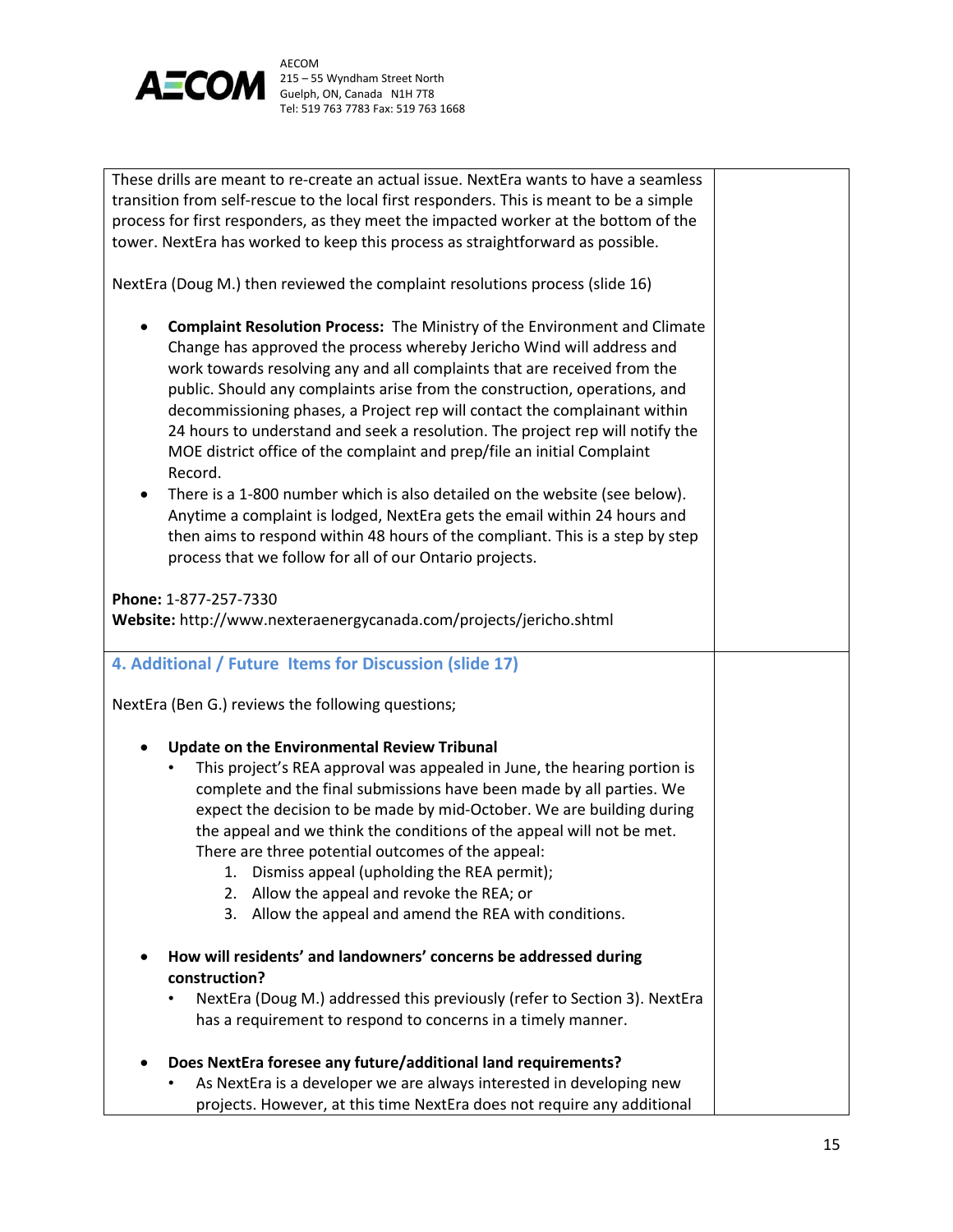

land for this project.

#### **Potential for community funding/community improvements?**

• We have supported a lot of projects in the area, (refer to **Appendix A**). There is also the potential for a Community Vibrancy Fund (CVF). As there are certain restrictions on the CVF it is not thrown into the general fund and all of these agreements are negotiated with the community. The dollar amount for this particular agreement is \$3,500 per Megawatt (Mw); between the two municipalities it would be roughly \$500,000 per year for each municipality. Derek Dudek (NextEra) confirmed that a CVF agreement has been successfully negotiated with Warwick.

**Comment - I hope that this money doesn't go to wealthy communities in Grand Bend. In my community we have failing infrastructure, and we are hopeful that this money will be used to help all members of the community and not just the people who are already benefitting from wind power money.** 

From NextEra's point of view, the reason we negotiate with the government is that we do not want to tell the community where the money should be spent; we feel that the elected government is best situated to make that decision. NextEra wants to help local governments provide support to the community's needs. NextEra is open to discussions about how to make this money work best and recognizes that these discussions are important.

**Is there a meeting that specifically addresses the CVF? I spoke with the CAO and he suggested that we put restrictions in place as sometimes municipalities can benefit largely.** 

Provide update to Committee at CLC meeting #2.

**What about the impact from a power transfer from Ontario to Quebec? (the question was alluding to the potential for Ontario purchasing power from Quebec)** NextEra (Ben G.) - This would not have an impact on this project as there is a contract in place from the Ontario Power Authority (OPA) to sell power. I don't see this impacting this project or power generation in the Province in general.

**Comment - People would be well advised to lean on their local politicians to inform them how this money can be spent and ways that the community wants to see it spent.** 

**Comment - There is an opportunity for the people of Thedford to impact the way this money is spent. Social responsibility is a must. Can NextEra speak to the municipality about this to impress upon them the importance of spending this money correctly?**

The CVF agreements are not complete yet (except for the Township of Warwick). The payouts for the CVFs typically occur March  $31<sup>st</sup>$  of every year, so the first payment for the Jericho project would be March  $31<sup>st</sup>$  of 2015.

**NextEra to provide update regarding CVF meeting at CLC Meeting #2.**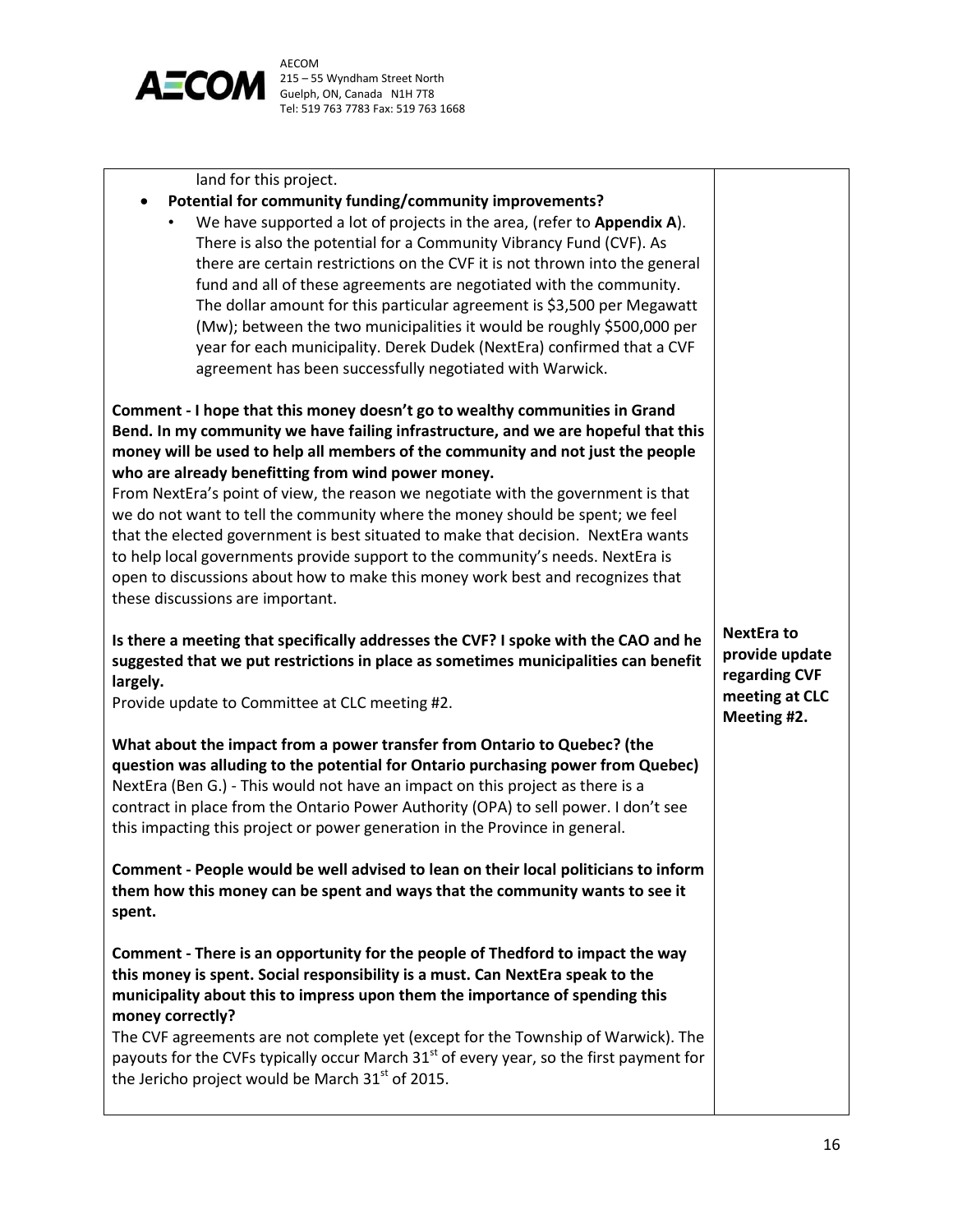

#### **Comment - The CVF is a great opportunity to build bridges with the community.**

#### **When are the turbines going to be operational?**

This is a bit of a moving target. We currently anticipate October or November.

Chair discussed topics for future meetings (slide 18) and asked the committee to take a look and identify anything that they would like to discuss.

**Eddy - We have not discussed what people were getting with the contracts signed. There was no mention of a junction box in my contract. This needs to be discussed. We had no idea that a junction box would be in place. This is a large inconvenience for me and I feel the landowners in general are not happy. We need to go back to the point where we can discuss the contracts.** 

The intent of this meeting is not to discuss private contracts with landowners. Such contracts are commercial documents in a very competitive industry and so are not usually discussed in public. If you would like to talk about this NextEra is very open to having a private conversation with individual landowners. If they wish to do so, individual farmers can talk to Steve (their CanAcre land representative) and the contracts can be reviewed by an individual lawyer. This is a valid concern and question, but I think we should discuss this in the proper setting, (i.e. private conversation). The priority is to make sure the project landowners are happy.

**Comment - This seems to be about individual farmers who are not happy, and that is why it is boiling over and being brought up here (people can follow up in private with NextEra reps).** 

**Comment - I did not attend this meeting to hear a discussion about private landowner contracts. I think this is not the place for that; this would be in private discussions.** 

NextEra (Ben G.) reviewed reports for proposed projects and are located on the NextEra website. (Slide 19).

All information will be posted on the NextEra website (see below); the presentation will be posted in the next couple days.

<http://www.nexteraenergycanada.com/projects/jericho.shtml>

#### **Can you detail the domestic content requirements?**

The FiT contract requires that 50% of the project components and labour must be sourced domestically. NextEra (Ben G.) outlined this process. There is a matrix that is used to get to 50 points (percentage). Ben will provide more details for the next meeting (*see below*).

Updated information since CLC Meeting #1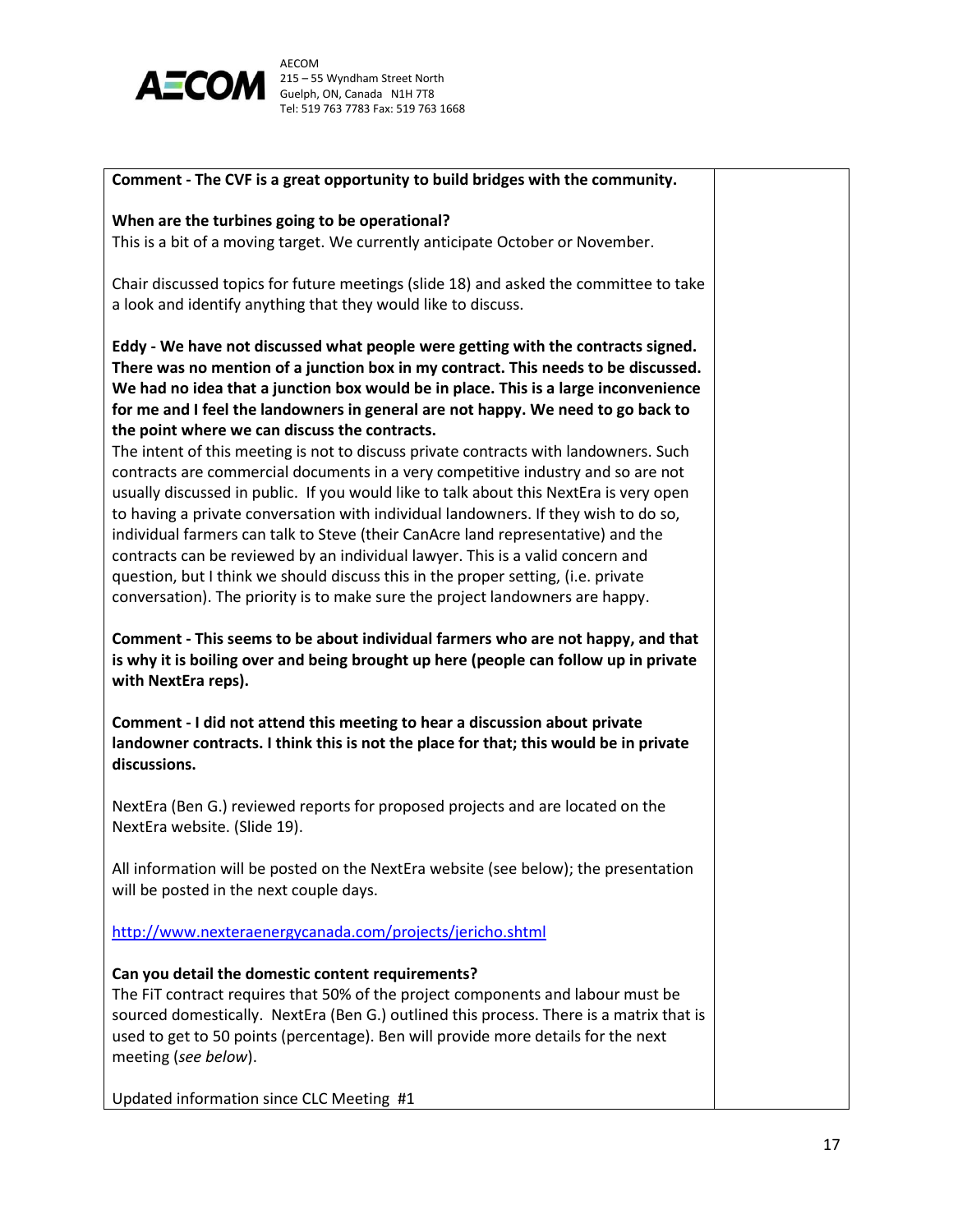

 *2% from hub and hub casings machined in Ontario 5% from power converters being assembled, wired and tested in Ontario 9% for towers being made of Ontario steel 2% for control panel and electronics being assembled, wired and tested in Ontario 2% for pad mount transformers being wound and tested in Ontario 10% for main transformers being wound and tested in Ontario 15% for 95% of the construction labour being from Ontario residents 5% for 95% of our consulting hours being performed by Ontario residents.* **Meeting Wrap Up** Chair outlined the deposition process; members of the public can email AECOM their deposition in advance of the meeting. Next meeting would likely be held around the 3<sup>rd</sup> week of January. Will reach out to Committee members in advance of meeting with potential date. Chair adjourned meeting.

#### PARKING LOT

| Parking Lot Topic / Action Item                                                                                       |
|-----------------------------------------------------------------------------------------------------------------------|
| Colour ortho / aerial map of the site will be provided to the Committee for the CLC Meeting #2.                       |
| NextEra to provide information regarding transfer of soil from site to site.                                          |
| NextEra to provide additional information regarding sourcing of Turbine components and<br>materials at CLC Meeting #2 |
| NextEra to provide update regarding CVF meeting at CLC Meeting #2.                                                    |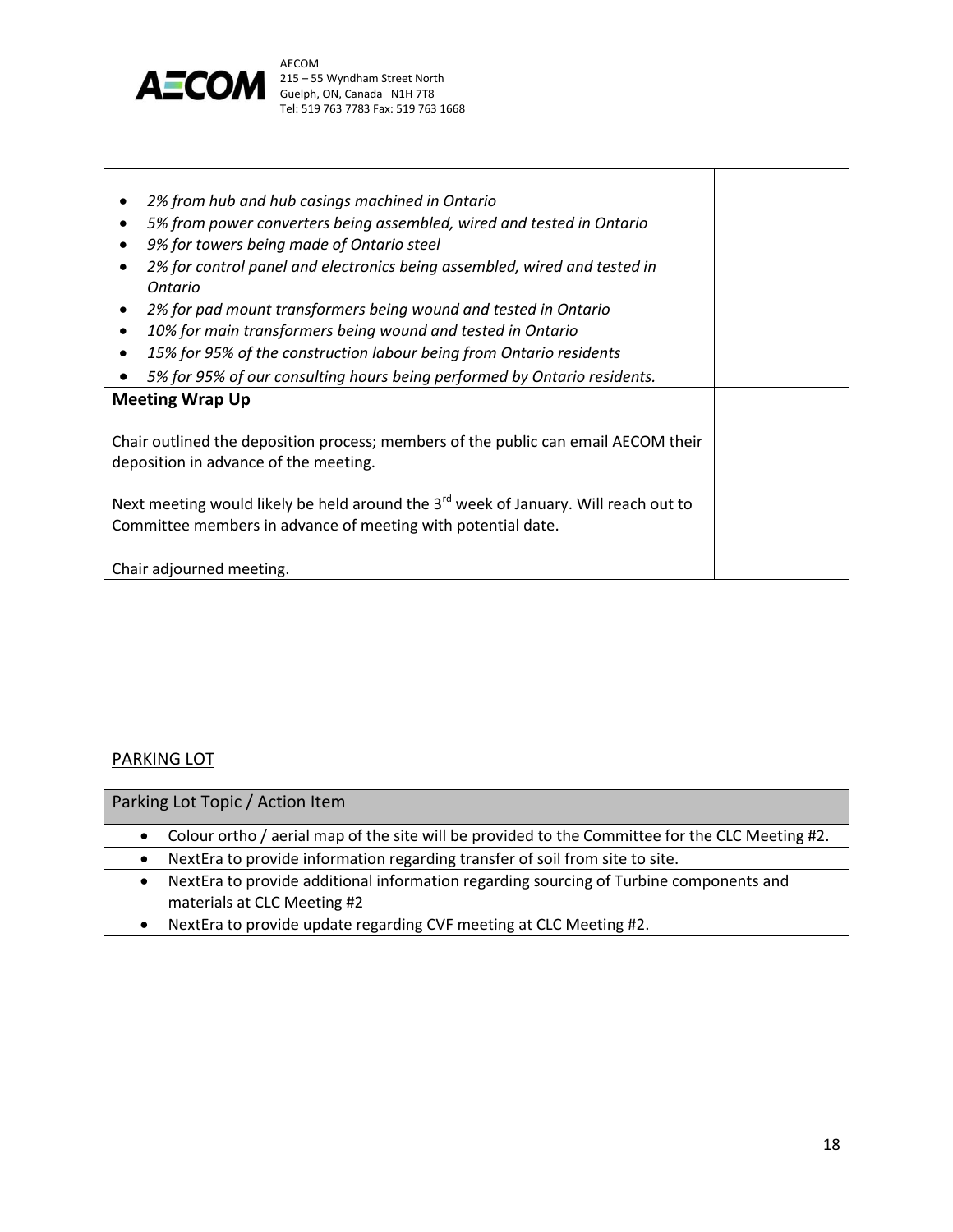

# **Appendix A**

Jericho Wind, LP -

List of Community Sponsorships